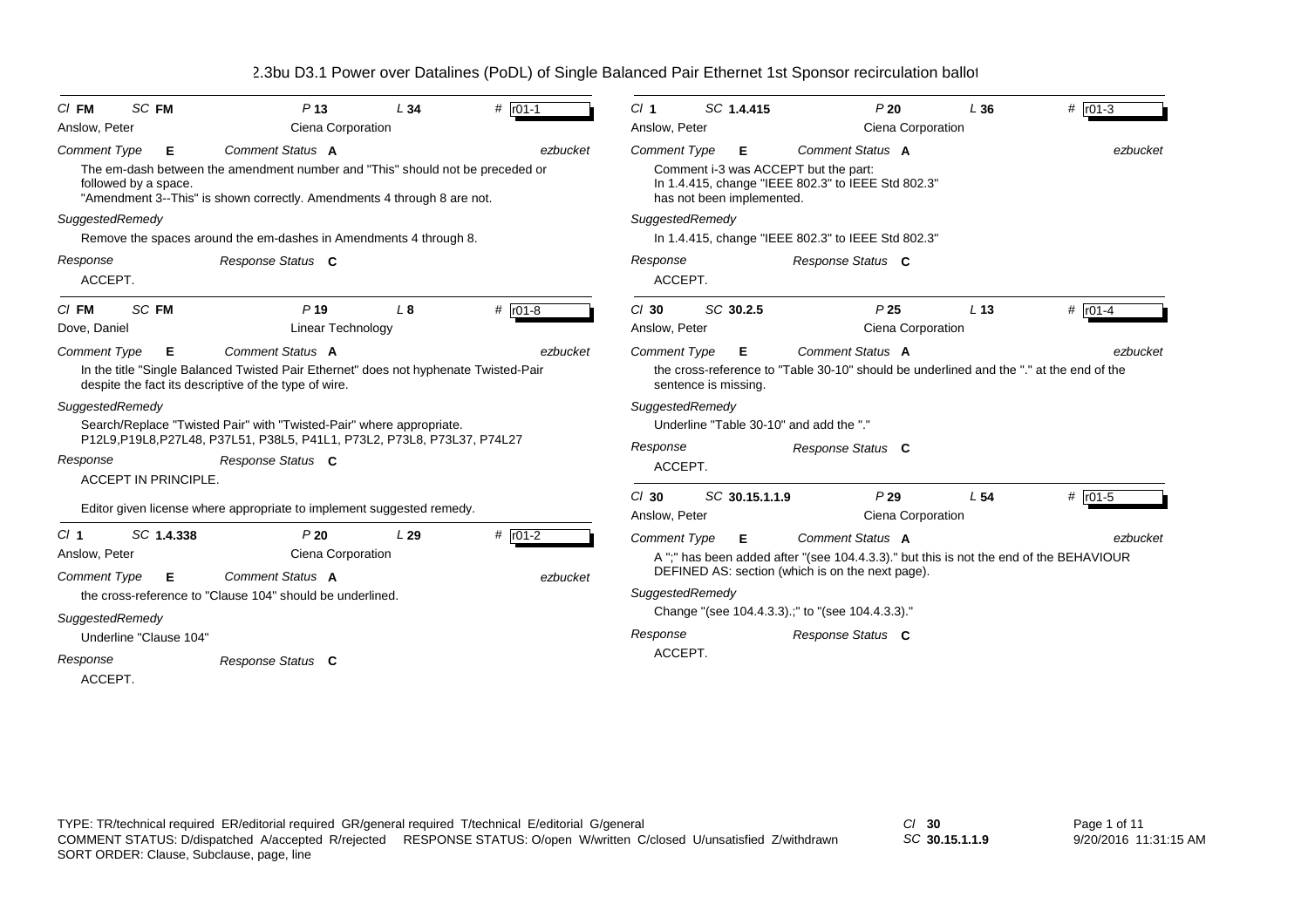|  | 2.3bu D3.1 Power over Datalines (PoDL) of Single Balanced Pair Ethernet 1st Sponsor recirculation ballot |  |
|--|----------------------------------------------------------------------------------------------------------|--|
|--|----------------------------------------------------------------------------------------------------------|--|

| $Cl$ 30<br>Gardner, Andrew<br>Comment Type<br>prefix is 'ac' instead of 'a'.<br>SuggestedRemedy | SC 30.15.1.2.1<br>ER<br>The symbol 'aPoDLPSEAdminControl' is associated with an action, so the proper symbol                                                                                                              | P31<br><b>Linear Technology</b><br>Comment Status A                                              | L <sub>14</sub> | # r01-38<br>ezbucket                                                                                                                                                                                                                                                                                                                                                                                        | $CI$ 104<br>Gardner, Andrew                                                                                                                                                                                                                                                                                                                                                                           | SC 104.3                    | $P$ 44<br>Linear Technology                                                                                                                                              | L <sub>18</sub> | # r01-16               |
|-------------------------------------------------------------------------------------------------|---------------------------------------------------------------------------------------------------------------------------------------------------------------------------------------------------------------------------|--------------------------------------------------------------------------------------------------|-----------------|-------------------------------------------------------------------------------------------------------------------------------------------------------------------------------------------------------------------------------------------------------------------------------------------------------------------------------------------------------------------------------------------------------------|-------------------------------------------------------------------------------------------------------------------------------------------------------------------------------------------------------------------------------------------------------------------------------------------------------------------------------------------------------------------------------------------------------|-----------------------------|--------------------------------------------------------------------------------------------------------------------------------------------------------------------------|-----------------|------------------------|
|                                                                                                 |                                                                                                                                                                                                                           |                                                                                                  |                 |                                                                                                                                                                                                                                                                                                                                                                                                             |                                                                                                                                                                                                                                                                                                                                                                                                       |                             |                                                                                                                                                                          |                 |                        |
| globally.<br>Response<br><b>ACCEPT IN PRINCIPLE.</b>                                            |                                                                                                                                                                                                                           | Change 'aPoDLPSEAdminControl' to 'acPoDLPSEAdminControl' in 30.15.1.2.1 and<br>Response Status C |                 |                                                                                                                                                                                                                                                                                                                                                                                                             | Comment Status A<br><b>Comment Type</b><br>Е<br>nonezbucket<br>Usage of min and max in Table 104-1 is inconsistent with regards to VPSE, PClass, and<br>PPD.<br>SuggestedRemedy<br>Make PClass into PClass(min), PPD into PPD(max). Change foot note for VPSE(max) to<br>read as follows:<br>"VPSE(max) is the maximum allowed voltage at the PSE PI over the full range of operating<br>conditions." |                             |                                                                                                                                                                          |                 |                        |
| $CI$ 45<br>Dove, Daniel                                                                         | Editor given license where appropriate to implement suggested remedy.<br>SC 45.2.7b.2.1                                                                                                                                   | P35<br>Linear Technology                                                                         | $L$ 49          | # $r01-9$                                                                                                                                                                                                                                                                                                                                                                                                   |                                                                                                                                                                                                                                                                                                                                                                                                       |                             | Add new footnote for PClass to read as follows:<br>"PClass(min) is the minimum average available output power at the PSE PI."<br>Change PPD footnote to read as follows: |                 |                        |
| <b>Comment Type</b><br>SuggestedRemedy<br>Response                                              | Е<br>While possibly out of scope, it occurs to me that the first sentence is not as explicit as it<br>should be and perhaps even technically incorrect.<br>Replace "voltage" with "application of full operating voltage" | Comment Status A<br>Response Status C                                                            |                 | notezbucket                                                                                                                                                                                                                                                                                                                                                                                                 | Response                                                                                                                                                                                                                                                                                                                                                                                              | <b>ACCEPT IN PRINCIPLE.</b> | "PPD(max) is the maximum average available power at the PD PI."<br>Response Status C<br>Editor given editorial license to implement suggested remedy.                    |                 |                        |
| ACCEPT.<br>$CI$ 45<br>Dove, Daniel                                                              | SC 45.2.7b.3                                                                                                                                                                                                              | P37<br><b>Linear Technology</b>                                                                  | L20             | $#$ $r01-10$                                                                                                                                                                                                                                                                                                                                                                                                | $Cl$ 104<br>Gardner, Andrew<br><b>Comment Type</b>                                                                                                                                                                                                                                                                                                                                                    | SC 104.3<br><b>TR</b>       | $P$ 44<br><b>Linear Technology</b><br>Comment Status A                                                                                                                   | L <sub>18</sub> | # $r01-18$<br>ezbucket |
| Comment Type<br>SuggestedRemedy<br>Response                                                     | E.<br>with two lines that explicitly show reserved values.<br>to the end of the paragraph in 45.2.7b.3.2                                                                                                                  | Comment Status A<br>Response Status C                                                            |                 | ezbucket<br>The table is not technically correct in the fact that "1xx" is reserved, but "111" (which falls<br>into the set of 1xx) is not reserved. I think it would be accurate to replace "1xx = Reserved"<br>Replace "1xx = Reserved" with $110$ = Reserved, $10x$ = Reserved" in the table and include<br>that information in the explanatory text by adding "Values of '10x' and '110' are reserved." | SuggestedRemedy<br>Response<br>ACCEPT.                                                                                                                                                                                                                                                                                                                                                                |                             | Polass for Class 4 is incorrect (must've been a typo by the editor).<br>Change Pclass value for Class 4 from 11.4W to 1.14W.<br>Response Status C                        |                 |                        |

ACCEPT.

TYPE: TR/technical required ER/editorial required GR/general required T/technical E/editorial G/general *Cl* **104** SORT ORDER: Clause, Subclause, page, line COMMENT STATUS: D/dispatched A/accepted R/rejected RESPONSE STATUS: O/open W/written C/closed U/unsatisfied Z/withdrawn

*SC* **104.3**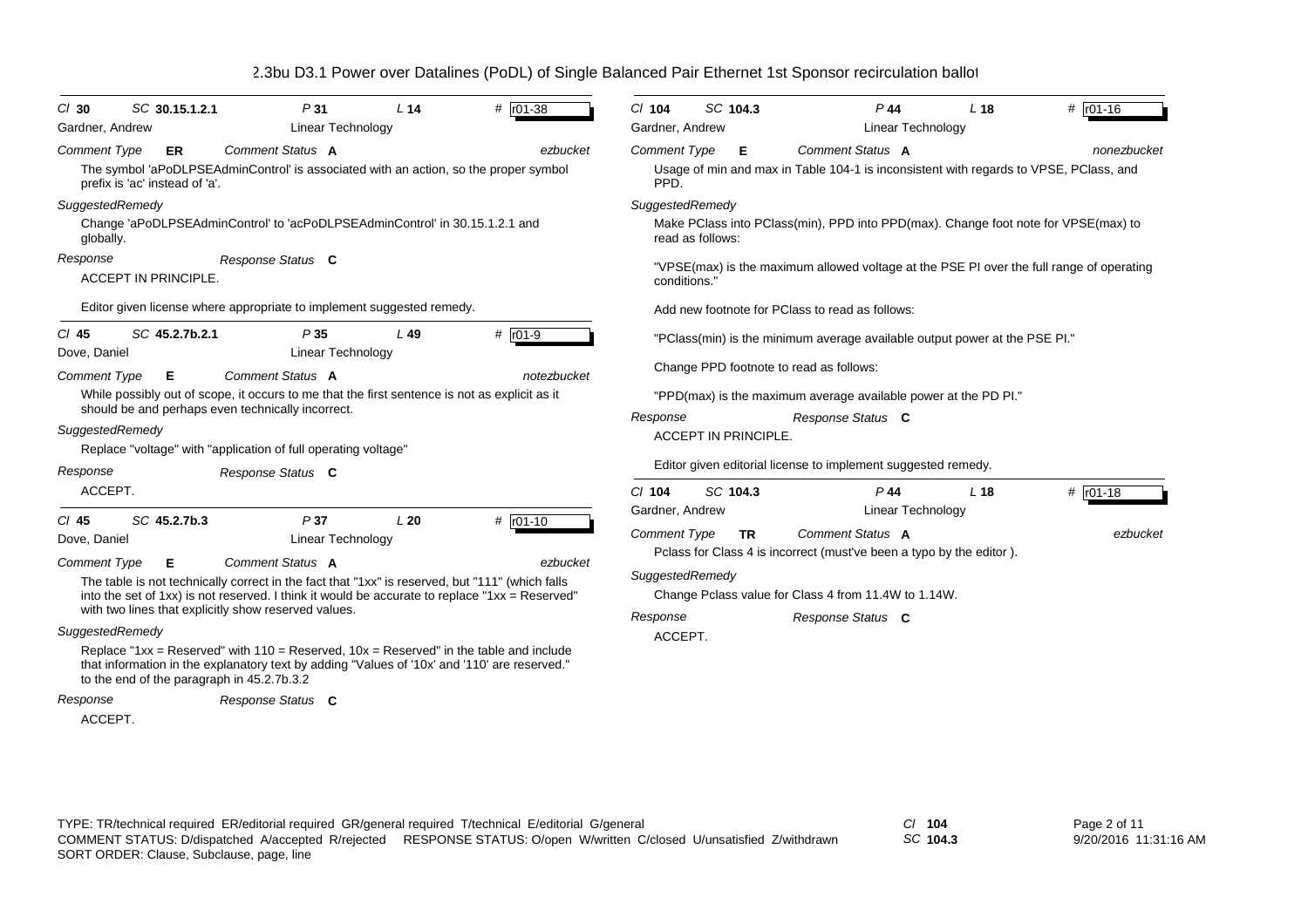| SC 104.4.3.1<br>$Cl$ 104<br>Gardner, Andrew                                                                                                                                                                                                                                                                                                                                                                                                                                                                                                                                              | P <sub>45</sub><br>Linear Technology                                                 | L <sub>21</sub> | # r01-19                 | $CI$ 104<br>Gardner, Andrew                                                                                                                                                                                                                                                                                                                                                                                                                                                                                                                                                                                                                                                                                                                                               | SC 104.4.3.3                                                           | $P$ 45<br>Linear Technology                                                                                                                                                                                                                                                                                                                                                                                                                                                                                                                                                                                                                                                                                                                                                           | L33 | # r01-20 |  |
|------------------------------------------------------------------------------------------------------------------------------------------------------------------------------------------------------------------------------------------------------------------------------------------------------------------------------------------------------------------------------------------------------------------------------------------------------------------------------------------------------------------------------------------------------------------------------------------|--------------------------------------------------------------------------------------|-----------------|--------------------------|---------------------------------------------------------------------------------------------------------------------------------------------------------------------------------------------------------------------------------------------------------------------------------------------------------------------------------------------------------------------------------------------------------------------------------------------------------------------------------------------------------------------------------------------------------------------------------------------------------------------------------------------------------------------------------------------------------------------------------------------------------------------------|------------------------------------------------------------------------|---------------------------------------------------------------------------------------------------------------------------------------------------------------------------------------------------------------------------------------------------------------------------------------------------------------------------------------------------------------------------------------------------------------------------------------------------------------------------------------------------------------------------------------------------------------------------------------------------------------------------------------------------------------------------------------------------------------------------------------------------------------------------------------|-----|----------|--|
| <b>Comment Type</b><br>T<br>The text "Additionally, while full operating voltage is applied, the PSE monitors the current<br>drawn and removes power if it detects an overload, short-circuit or other fault." implies that<br>the PSE may not monitor current drawn when applying a voltage other than the full<br>operating voltage which is not the case.<br>SuggestedRemedy<br>Change text to read "Additionally, while voltage is applied, the PSE monitors the current<br>drawn and removes power if it detects an overload, short-circuit or other fault."<br>Response<br>ACCEPT. | Comment Status A<br>Response Status C                                                |                 | ezbucket                 | <b>Comment Type</b><br>Comment Status A<br>nonezbucket<br>T<br>The definition of detection done TRUE or FALSE states that:<br>"TRUE: the detection sequence has terminated since the last entry to the IDLE state either<br>as a result of a valid signature being detected, an invalid signature being detected, or the<br>tdet_timer timing out.<br>FALSE: the detection sequence has not terminated since the last entry to the IDLE state<br>either as a result of a valid signature being detected, an invalid signature being detected,<br>or the tdet_timer timing<br>out.<br>But the detection state diagram in Figure 104-5 shows that detection_done is TRUE when<br>a valid signature has been detected or an invalid signature has been detected which is the |                                                                        |                                                                                                                                                                                                                                                                                                                                                                                                                                                                                                                                                                                                                                                                                                                                                                                       |     |          |  |
| SC 104.4.3.3<br>$CI$ 104<br>Dove, Daniel<br><b>Comment Type</b><br>Е<br>typo<br>SuggestedRemedy<br>replace "a" with "an" in both sentences in this definition.<br>Response<br><b>ACCEPT IN PRINCIPLE</b><br>Comment refers to overload_detected on page 46, line 28. Change to:<br>"overload detected<br>TRUE: The PSE has detected an overload condition (see 104.4.6.2.1).<br>FALSE: The PSE has not detected an overload condition."                                                                                                                                                  | P <sub>45</sub><br><b>Linear Technology</b><br>Comment Status A<br>Response Status C | L28             | $#$ $r01-11$<br>ezbucket | SuggestedRemedy<br>tdet timer timing out.<br>to:<br>Response<br>ACCEPT.                                                                                                                                                                                                                                                                                                                                                                                                                                                                                                                                                                                                                                                                                                   | result of the tdet timer timing out.<br>or the tdet_timer timing out." | Change the text for detection_done from:<br>"TRUE: the detection sequence has terminated since the last entry to the IDLE state either<br>as a result of a valid signature being detected, an invalid signature being detected, or the<br>FALSE: the detection sequence has not terminated since the last entry to the IDLE state<br>either as a result of a valid signature being detected, an invalid signature being detected,<br>"TRUE: the detection sequence has terminated since the last entry to the IDLE state either<br>as a result of a valid or invalid signature being detected.<br>FALSE: the detection sequence has not terminated since the last entry to the IDLE state<br>either as a result of a valid or invalid signature being detected."<br>Response Status C |     |          |  |

*SC* **104.4.3.3**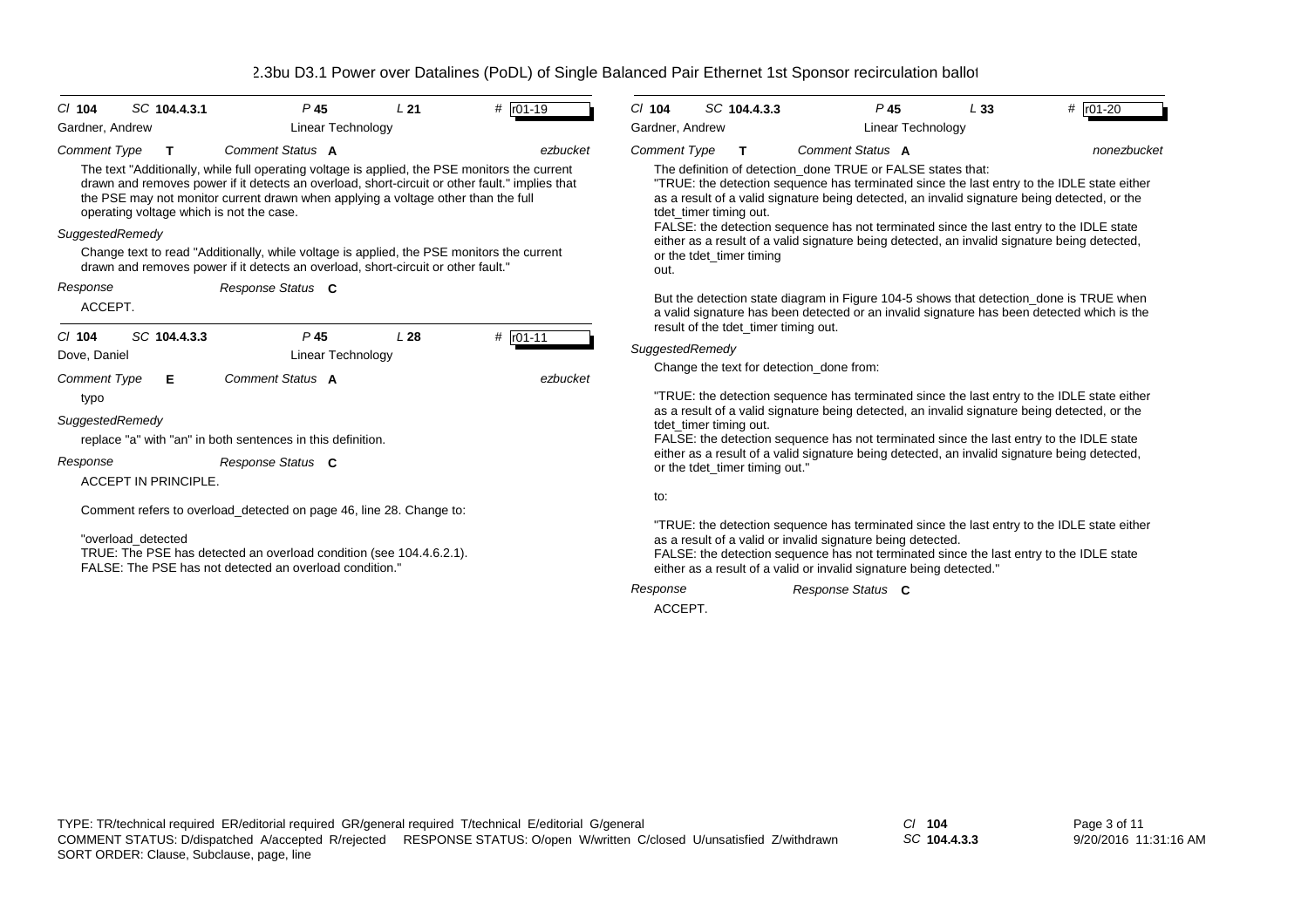| SC 104.4.3.3<br>$CI$ 104                                                                                                                                                                                                                                                                                                                                                                                                                                                                                                                                                                                               | P <sub>45</sub>                    | L39   | # r01-21    | $Cl$ 104                                              | SC 104.4.3.3 | $P$ 47                                                                                                                                                                                                                                                                                                                                                                                                                                                                                                                                                                                                                  | L <sub>19</sub>                      | # $r01-23$ |             |
|------------------------------------------------------------------------------------------------------------------------------------------------------------------------------------------------------------------------------------------------------------------------------------------------------------------------------------------------------------------------------------------------------------------------------------------------------------------------------------------------------------------------------------------------------------------------------------------------------------------------|------------------------------------|-------|-------------|-------------------------------------------------------|--------------|-------------------------------------------------------------------------------------------------------------------------------------------------------------------------------------------------------------------------------------------------------------------------------------------------------------------------------------------------------------------------------------------------------------------------------------------------------------------------------------------------------------------------------------------------------------------------------------------------------------------------|--------------------------------------|------------|-------------|
| Gardner, Andrew                                                                                                                                                                                                                                                                                                                                                                                                                                                                                                                                                                                                        | Linear Technology                  |       |             | Gardner, Andrew                                       |              |                                                                                                                                                                                                                                                                                                                                                                                                                                                                                                                                                                                                                         | Linear Technology                    |            |             |
| <b>Comment Type</b><br><b>TR</b>                                                                                                                                                                                                                                                                                                                                                                                                                                                                                                                                                                                       | Comment Status A                   |       | nonezbucket | <b>Comment Type</b>                                   | <b>TR</b>    | Comment Status A                                                                                                                                                                                                                                                                                                                                                                                                                                                                                                                                                                                                        |                                      |            | nonezbucket |
| The definition do classification done TRUE or FALSE states that:                                                                                                                                                                                                                                                                                                                                                                                                                                                                                                                                                       |                                    |       |             |                                                       |              | The defnition of power available TRUE or FALSE states:                                                                                                                                                                                                                                                                                                                                                                                                                                                                                                                                                                  |                                      |            |             |
| TRUE: following a valid detection sequence, the PSE has concluded serial communication<br>after performing a read of the PD information and any additional implementation dependent<br>read or write commands.<br>FALSE: following a valid detection sequence, the PSE has not concluded serial<br>communication after<br>performing a read of the PD information and any additional implementation dependent read<br>or write<br>commands.<br>But the PSE state diagram in Figure 104-4 indicates that detection of a valid PD signature<br>is not required in order to proceed to classification.<br>SuggestedRemedy |                                    |       |             | SuggestedRemedy<br>Response<br>ACCEPT.                |              | "TRUE: A compatible PSE class to PD class pairing exists as defined in Table 104-2 and<br>the PSE is able to source the required voltage and power.<br>FALSE: A valid PSE class to PD class pairing does not exist as defined in Table 104-2 or<br>the PSE is not able to source the required voltage and power."<br>but footnote a of Table 104-2 states "An 'x' denotes a PSE to PD class pairing where<br>power_available is TRUE." which is inconsistent with the definition of power_available.<br>Change footnote a of Table 104-2 to read "An 'x' denotes a valid PSE to PD class pairing."<br>Response Status C |                                      |            |             |
| Change the definition of do_classification_done from:                                                                                                                                                                                                                                                                                                                                                                                                                                                                                                                                                                  |                                    |       |             |                                                       |              |                                                                                                                                                                                                                                                                                                                                                                                                                                                                                                                                                                                                                         |                                      |            |             |
| "following a valid detection sequence"                                                                                                                                                                                                                                                                                                                                                                                                                                                                                                                                                                                 |                                    |       |             | $Cl$ 104<br>Gardner, Andrew                           | SC 104.4.3.3 | $P$ 48                                                                                                                                                                                                                                                                                                                                                                                                                                                                                                                                                                                                                  | L <sub>12</sub><br>Linear Technology | # $r01-24$ |             |
| to:<br>"following a detection sequence"<br>Response                                                                                                                                                                                                                                                                                                                                                                                                                                                                                                                                                                    | Response Status C                  |       |             | <b>Comment Type</b><br>SuggestedRemedy<br>See comment | ER.          | Comment Status A<br>The text "12V unreg" in the row header for PD Classes 2 and 3 should be "12V reg"                                                                                                                                                                                                                                                                                                                                                                                                                                                                                                                   |                                      |            | ezbucket    |
| ACCEPT.<br>SC 104.4.3.3<br>$Cl$ 104<br>Gardner, Andrew                                                                                                                                                                                                                                                                                                                                                                                                                                                                                                                                                                 | $P$ 46<br><b>Linear Technology</b> | $L_6$ | # $r01-22$  | Response<br>ACCEPT.                                   |              | Response Status C                                                                                                                                                                                                                                                                                                                                                                                                                                                                                                                                                                                                       |                                      |            |             |
| <b>Comment Type</b><br>Е<br>The cross reference in the definition of MFVS_valid is incorrect.                                                                                                                                                                                                                                                                                                                                                                                                                                                                                                                          | Comment Status A                   |       | ezbucket    |                                                       |              |                                                                                                                                                                                                                                                                                                                                                                                                                                                                                                                                                                                                                         |                                      |            |             |
| SuggestedRemedy<br>Change 104.4.7 to 104.4.7.1.                                                                                                                                                                                                                                                                                                                                                                                                                                                                                                                                                                        |                                    |       |             |                                                       |              |                                                                                                                                                                                                                                                                                                                                                                                                                                                                                                                                                                                                                         |                                      |            |             |
| Response<br>ACCEPT.                                                                                                                                                                                                                                                                                                                                                                                                                                                                                                                                                                                                    | Response Status C                  |       |             |                                                       |              |                                                                                                                                                                                                                                                                                                                                                                                                                                                                                                                                                                                                                         |                                      |            |             |

*SC* **104.4.3.3**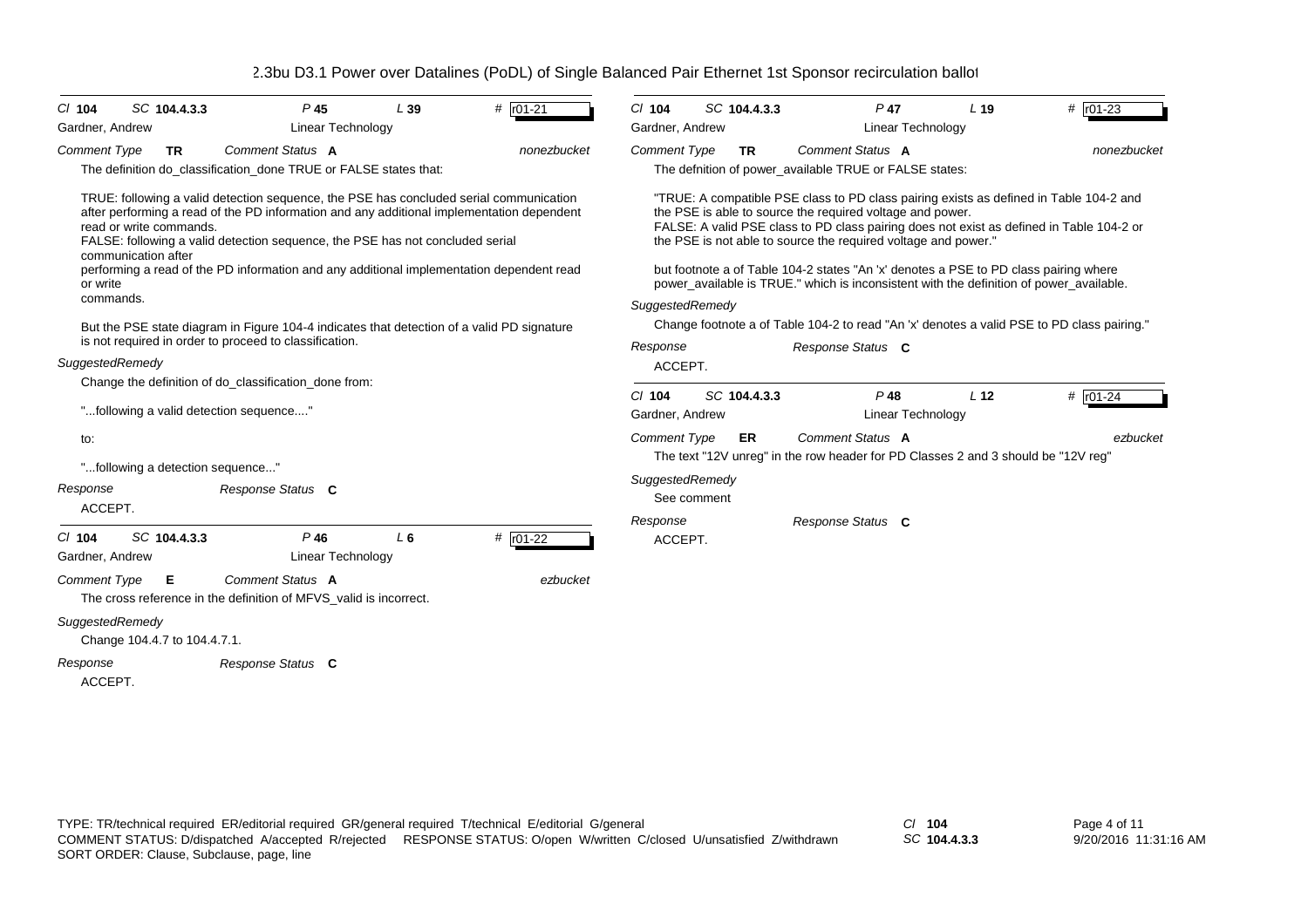| CI 104<br>Gardner, Andrew | SC 104.4.4.1                                                                                                           | P <sub>52</sub><br>Linear Technology                                                                                                                                                                                                       | L20                 | # r01-41                                                                                                | $CI$ 104<br>Gardner, Andrew         | SC 104.4.4.3           | P <sub>52</sub>                                                                                                                                                                  | Linear Technology | $L$ 47  | # $r01-42$                                                                               |
|---------------------------|------------------------------------------------------------------------------------------------------------------------|--------------------------------------------------------------------------------------------------------------------------------------------------------------------------------------------------------------------------------------------|---------------------|---------------------------------------------------------------------------------------------------------|-------------------------------------|------------------------|----------------------------------------------------------------------------------------------------------------------------------------------------------------------------------|-------------------|---------|------------------------------------------------------------------------------------------|
| <b>Comment Type</b>       | TR                                                                                                                     | Comment Status A                                                                                                                                                                                                                           |                     | nonezbucket                                                                                             | <b>Comment Type</b>                 | <b>TR</b>              | Comment Status D                                                                                                                                                                 |                   |         | nonezbucket                                                                              |
|                           |                                                                                                                        | be detected as invalid is potentially onerous for a PSE because of:<br>1) the potential for relatively high slew rates at the PI when a PD with little or no input                                                                         |                     | Meeting the new VOC limits and requiring a voltage between Vbad_hi_PSE min and VOC                      |                                     | for a PSE implementer. | Baseline text in 104.4.4.3 requires that a PSE reject a signature voltage greater than or<br>equal to Vbad_hi_PSE min and by implication less than VOC, but the reduction in VOC |                   |         | max for D3.1 and the absence of a minimum PD input capacitance may make this onerous     |
| capacitance.              |                                                                                                                        | 2) the 50mV minimum 'must reject' voltage range requirement between VOC and<br>Vbad_hi_PSE min, this competes with other constraints in the existing 4.75V to 5.15V                                                                        |                     |                                                                                                         | SuggestedRemedy                     | meeting in Fort Worth. | A complete remedy will be proposed in presentation gardner_3bu_01_0916.pdf at the                                                                                                |                   |         |                                                                                          |
| range for VOC.            |                                                                                                                        | 3) re-using VOC to delimit the upper end of the 'must reject' range. A separate parameter<br>to specify the maximum voltage that may be applied during detection while a valid PD is<br>present may be needed in order to unconstrain VOC. |                     |                                                                                                         | <b>Proposed Response</b><br>REJECT. |                        | Response Status Z                                                                                                                                                                |                   |         |                                                                                          |
| SuggestedRemedy           |                                                                                                                        |                                                                                                                                                                                                                                            |                     |                                                                                                         |                                     |                        | This comment was WITHDRAWN by the commenter.                                                                                                                                     |                   |         |                                                                                          |
| meeting in Fort Worth.    |                                                                                                                        | A complete remedy will be proposed in presentation gardner_3bu_01_0916.pdf at the                                                                                                                                                          |                     |                                                                                                         | $CI$ 104<br>Dove, Daniel            | SC 104.4.5             | P <sub>53</sub>                                                                                                                                                                  | Linear Technology | $L_6$   | # $r01-12$                                                                               |
| Response                  |                                                                                                                        | Response Status C                                                                                                                                                                                                                          |                     |                                                                                                         | Comment Type                        | T                      | Comment Status A                                                                                                                                                                 |                   |         | ezbucket                                                                                 |
|                           | ACCEPT IN PRINCIPLE.                                                                                                   |                                                                                                                                                                                                                                            |                     |                                                                                                         |                                     |                        | Duplication of information. It would be better to point to the correct text in 104.7                                                                                             |                   |         |                                                                                          |
|                           | On page 60, line 53 change                                                                                             |                                                                                                                                                                                                                                            | SuggestedRemedy     |                                                                                                         |                                     |                        |                                                                                                                                                                                  |                   |         |                                                                                          |
|                           | "A PD that does not implement classification shall enable a valid detection signature when                             |                                                                                                                                                                                                                                            |                     |                                                                                                         |                                     |                        |                                                                                                                                                                                  |                   |         | Delete "Implementation of SCCP by a PSE is also optional." and replace with "See 104.7." |
|                           | VPD is less than Vsig_enable min and may enable a valid detection signature when VPD is<br>less than Vsig_enable max." |                                                                                                                                                                                                                                            | Response<br>ACCEPT. |                                                                                                         | Response Status C                   |                        |                                                                                                                                                                                  |                   |         |                                                                                          |
| to                        |                                                                                                                        |                                                                                                                                                                                                                                            |                     |                                                                                                         | $CI$ 104                            | SC 104.4.5             | P <sub>53</sub>                                                                                                                                                                  |                   | $L_{9}$ | # $r01-25$                                                                               |
|                           |                                                                                                                        |                                                                                                                                                                                                                                            |                     | "Class 0 and Class 1 PDs, or PDs that do not implement classification shall enable a valid              | Gardner, Andrew                     |                        |                                                                                                                                                                                  | Linear Technology |         |                                                                                          |
|                           |                                                                                                                        | detection signature when VPD is less than Vsig_enable min and may enable a valid<br>detection signature when VPD is less than Vsig_enable max."                                                                                            |                     |                                                                                                         | <b>Comment Type</b>                 | Е                      | Comment Status A<br>Cross reference to Table 104-3 for Tclass is incorrect.                                                                                                      |                   |         | ezbucket                                                                                 |
|                           | Change PD3 on page 77, line 10 from:                                                                                   |                                                                                                                                                                                                                                            |                     |                                                                                                         | SuggestedRemedy                     |                        |                                                                                                                                                                                  |                   |         |                                                                                          |
|                           |                                                                                                                        | "Present valid detection signature when classification is not implemented"                                                                                                                                                                 |                     |                                                                                                         |                                     |                        | Change cross reference to Table 104-4.                                                                                                                                           |                   |         |                                                                                          |
| to                        |                                                                                                                        |                                                                                                                                                                                                                                            |                     |                                                                                                         | Response<br>ACCEPT.                 |                        | Response Status C                                                                                                                                                                |                   |         |                                                                                          |
| Class 1 PD"               |                                                                                                                        |                                                                                                                                                                                                                                            |                     | "Present valid detection signature when classification is not implemented or if a Class 0 or            |                                     |                        |                                                                                                                                                                                  |                   |         |                                                                                          |
|                           | value from 5.15V to 5.5V.                                                                                              | On page 52, line 20 for item 1 (Open Circuit Voltage) in Table 104-3, Change VOC max                                                                                                                                                       |                     |                                                                                                         |                                     |                        |                                                                                                                                                                                  |                   |         |                                                                                          |
|                           |                                                                                                                        |                                                                                                                                                                                                                                            |                     | TYPE: TR/technical required ER/editorial required GR/general required T/technical E/editorial G/general |                                     |                        |                                                                                                                                                                                  | $Cl$ 104          |         | Page 5 of 11                                                                             |

SORT ORDER: Clause, Subclause, page, line COMMENT STATUS: D/dispatched A/accepted R/rejected RESPONSE STATUS: O/open W/written C/closed U/unsatisfied Z/withdrawn *SC* **104.4.5**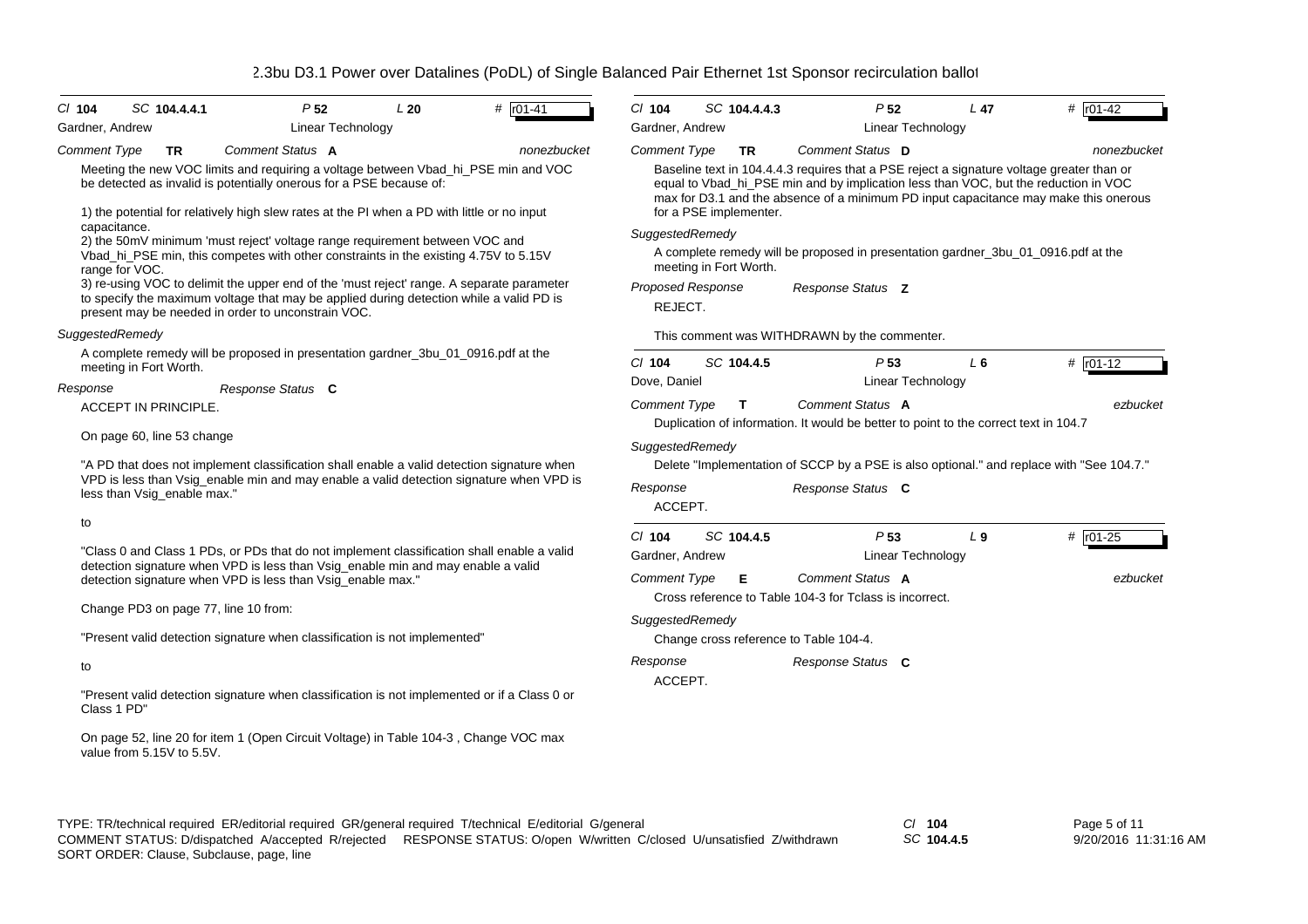| SC 104.4.6<br>$CI$ 104                           | P <sub>53</sub>                                                                                               | L 37            | # r01-27     | $CI$ 104                                                                                                                                                                     | SC 104.4.6                  | P <sub>54</sub>                                                                                                                                                                                                                                                                                         | L33 | # r01-28    |  |
|--------------------------------------------------|---------------------------------------------------------------------------------------------------------------|-----------------|--------------|------------------------------------------------------------------------------------------------------------------------------------------------------------------------------|-----------------------------|---------------------------------------------------------------------------------------------------------------------------------------------------------------------------------------------------------------------------------------------------------------------------------------------------------|-----|-------------|--|
| Gardner, Andrew                                  | <b>Linear Technology</b>                                                                                      |                 |              | Gardner, Andrew                                                                                                                                                              |                             | Linear Technology                                                                                                                                                                                                                                                                                       |     |             |  |
| <b>Comment Type</b><br>Е<br>subclause 104.4.6.3. | Comment Status A<br>Cross references for items 3 and 4 in Table 104-4 are to Equation 104-1, but should be to |                 | ezbucket     | <b>Comment Type</b>                                                                                                                                                          | $\mathbf{T}$                | Comment Status A<br>The specification for item 20, Idischarge does not specify the conditions over which the<br>current is to be measured. The min requirement also appears to be redundant with the Toff<br>requirement as described in 104.4.6.5 and as such is unnecessarily limiting. Also there is |     | nonezbucket |  |
| SuggestedRemedy                                  |                                                                                                               |                 |              |                                                                                                                                                                              |                             | no max limit on Idischarge during SETTLE_SLEEP.                                                                                                                                                                                                                                                         |     |             |  |
| 104.4.6.3.                                       | Change the cross references for items 3 and 4 in Table 104-4 from Equation 104-1 to                           |                 |              | SuggestedRemedy                                                                                                                                                              |                             |                                                                                                                                                                                                                                                                                                         |     |             |  |
| Response<br>ACCEPT.                              | Response Status C                                                                                             |                 |              | Delete min requirement and add max of 24mA (Isc) for item 20 (Idischarge) in Table 104-4<br>and change the sentence in 104.4.6.2 from                                        |                             |                                                                                                                                                                                                                                                                                                         |     |             |  |
| SC 104.4.6<br>$CI$ 104<br>Gardner, Andrew        | P <sub>53</sub><br>Linear Technology                                                                          | L38             | # r01-26     |                                                                                                                                                                              |                             | "A PSE operating in the SETTLE_SLEEP state shall discharge the PI to the range of<br>VSleep with a current greater than Idischarge."                                                                                                                                                                    |     |             |  |
| <b>Comment Type</b><br>$\mathbf{T}$              | Comment Status D                                                                                              |                 | nonezbucket  | to                                                                                                                                                                           |                             |                                                                                                                                                                                                                                                                                                         |     |             |  |
| also apply to Type C PSEs as well?               | Item 3, Output slew rate of Table 104-4 has a requirement for Type A PSEs. Shouldn't this                     |                 |              | "A PSE operating in the SETTLE_SLEEP state shall discharge the PI with a load of 10uF<br>to a voltage within the range of VSIeep with a current in the range of Idischarge". |                             |                                                                                                                                                                                                                                                                                                         |     |             |  |
| SuggestedRemedy                                  |                                                                                                               |                 |              | Response                                                                                                                                                                     |                             | Response Status C                                                                                                                                                                                                                                                                                       |     |             |  |
|                                                  | Change the Type values for item 3 to from 'A' to 'A and C'.                                                   |                 |              |                                                                                                                                                                              | <b>ACCEPT IN PRINCIPLE.</b> |                                                                                                                                                                                                                                                                                                         |     |             |  |
| <b>Proposed Response</b><br>REJECT.              | Response Status Z                                                                                             |                 |              | Change min requirement to 1.2mA and add max of 24mA for item 20 (Idischarge) in Table<br>104-4 and change the sentence in 104.4.6.2 from:                                    |                             |                                                                                                                                                                                                                                                                                                         |     |             |  |
|                                                  | This comment was WITHDRAWN by the commenter.                                                                  |                 |              |                                                                                                                                                                              |                             | "A PSE operating in the SETTLE_SLEEP state shall discharge the PI to the range of<br>VSleep with a current greater than Idischarge."                                                                                                                                                                    |     |             |  |
| SC 104.4.6<br>$CI$ 104                           | P <sub>54</sub>                                                                                               | L <sub>14</sub> | $#$ $r01-40$ | to                                                                                                                                                                           |                             |                                                                                                                                                                                                                                                                                                         |     |             |  |
| Gardner, Andrew<br><b>Comment Type</b><br>Е      | Linear Technology<br>Comment Status A                                                                         |                 | ezbucket     |                                                                                                                                                                              |                             | "A PSE operating in the SETTLE_SLEEP state shall discharge the PI to a voltage within<br>the range of VSIeep with a current in the range of Idischarge."                                                                                                                                                |     |             |  |
| 104-4.                                           | Font size for 'Overload delay timing' may be one point too big relative to other text in Table                |                 |              |                                                                                                                                                                              | Modify PICS PSE18 from      |                                                                                                                                                                                                                                                                                                         |     |             |  |
| SuggestedRemedy                                  | Correct font size to be consistent with rest of Table 104-4.                                                  |                 |              |                                                                                                                                                                              |                             | "To the range of VSIeep with a current greater than Idischarge"                                                                                                                                                                                                                                         |     |             |  |
| Response                                         | Response Status C                                                                                             |                 |              | to                                                                                                                                                                           |                             |                                                                                                                                                                                                                                                                                                         |     |             |  |
| ACCEPT IN PRINCIPLE.                             |                                                                                                               |                 |              | "To the range of VSIeep with a current in the range of Idischarge"                                                                                                           |                             |                                                                                                                                                                                                                                                                                                         |     |             |  |
|                                                  | Editor given editorial license to implement suggested remedy.                                                 |                 |              |                                                                                                                                                                              |                             |                                                                                                                                                                                                                                                                                                         |     |             |  |

*SC* **104.4.6**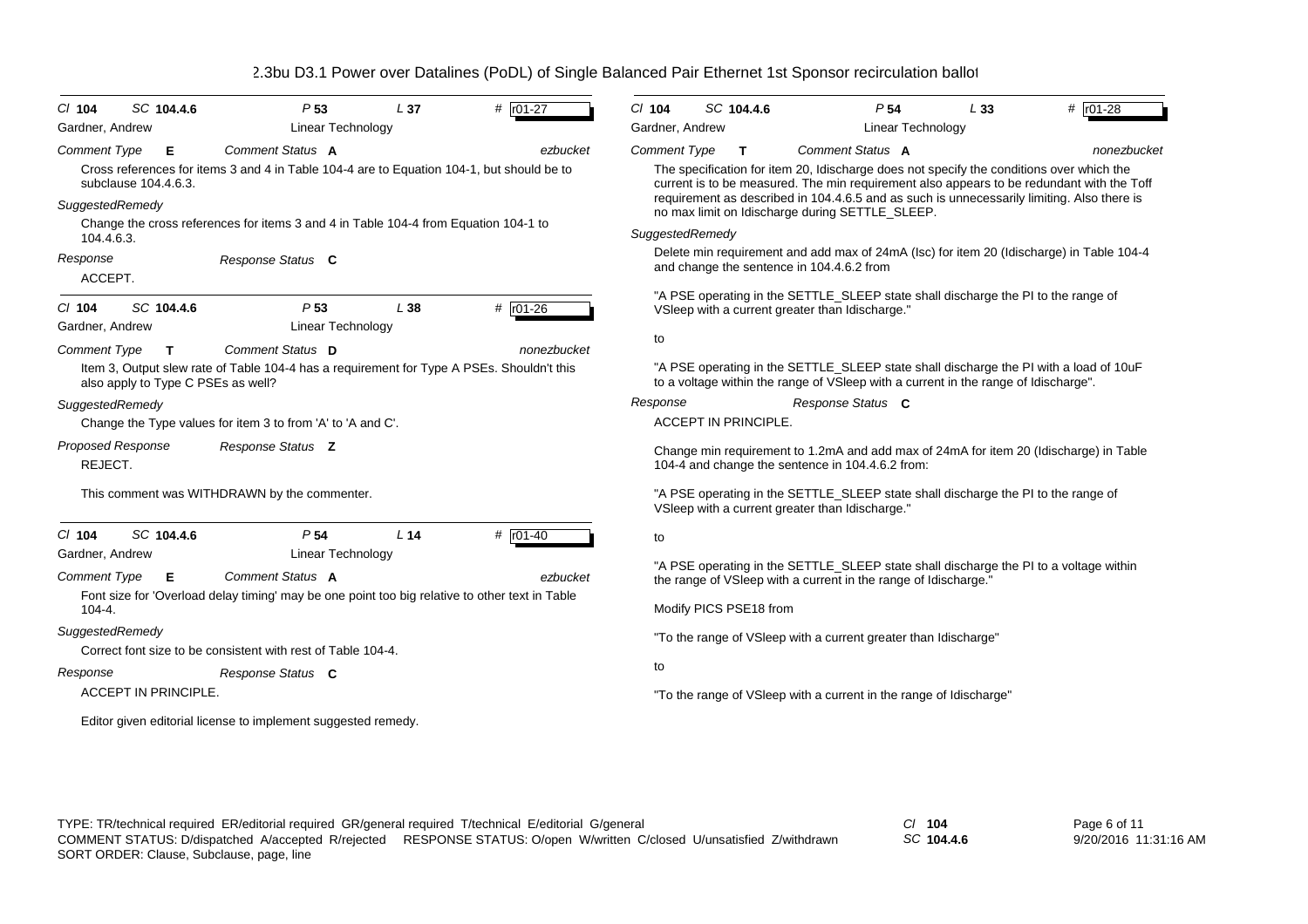| SC 104.4.6<br>$CI$ 104<br>Gardner, Andrew                                                            | P <sub>54</sub><br>Linear Technology                                                                                                                                                                                              | L <sub>37</sub> | # r01-29               | $Cl$ 104<br>Gardner, Andrew                                   | SC 104.5.6                     | P62<br>Linear Technology                                                                                                                                                                               | $L_6$           | # r01-34    |
|------------------------------------------------------------------------------------------------------|-----------------------------------------------------------------------------------------------------------------------------------------------------------------------------------------------------------------------------------|-----------------|------------------------|---------------------------------------------------------------|--------------------------------|--------------------------------------------------------------------------------------------------------------------------------------------------------------------------------------------------------|-----------------|-------------|
| <b>Comment Type</b><br><b>TR</b>                                                                     | Comment Status D                                                                                                                                                                                                                  |                 | nonezbucket            | <b>Comment Type</b>                                           | $\mathbf{T}$                   | Comment Status A                                                                                                                                                                                       |                 | nonezbucket |
| describes VDisable.                                                                                  | The cross reference to 104.4.6.1 for item 21, VDisable, does not contain any text that                                                                                                                                            |                 |                        |                                                               |                                | Items 1 and 2, Input current and voltage slew rate, of Table 104-7 have a requirement for<br>Type A PDs. Shouldn't these requirements also apply to Type C PDs as well?                                |                 |             |
| SuggestedRemedy<br>Add the following text to 104.4.6.1:                                              |                                                                                                                                                                                                                                   |                 |                        | SuggestedRemedy                                               |                                | Change the values in the Type fields for items 1 and 2 from 'A' to 'A and C'.                                                                                                                          |                 |             |
|                                                                                                      | "A PSE operating in the DISABLED state shall discharge the PSE PI to a voltage within the<br>range of VDisable within a time less than TDisable max."                                                                             |                 |                        | Response                                                      | <b>ACCEPT IN PRINCIPLE.</b>    | Response Status C                                                                                                                                                                                      |                 |             |
| <b>Proposed Response</b><br>REJECT.                                                                  | Response Status Z                                                                                                                                                                                                                 |                 |                        |                                                               | with "A, C" where appropriate. | Change "A" to "A, C" for items 1 and 2 in Table 104-7. Editor given license to replace "A"                                                                                                             |                 |             |
|                                                                                                      | This comment was WITHDRAWN by the commenter.                                                                                                                                                                                      |                 |                        | $Cl$ 104<br>Gardner, Andrew                                   | SC 104.5.6                     | P62<br>Linear Technology                                                                                                                                                                               | L <sub>17</sub> | # $r01-33$  |
| SC 104.4.6<br>$CI$ 104<br>Gardner, Andrew<br><b>Comment Type</b><br>Е<br>SuggestedRemedy<br>Response | P <sub>54</sub><br>Linear Technology<br>Comment Status A<br>The cross reference to 104.4.6.7 for item 22, Disable time, is incorrect.<br>Change the cross reference for item 22 from 104.4.6.7 to 104.4.6.6.<br>Response Status C | $L$ 43          | $# 101-30$<br>ezbucket | <b>Comment Type</b><br>SuggestedRemedy<br>Response<br>ACCEPT. | Е                              | Comment Status A<br>Min values entries for items 4a-4e in Table 104-7 are not specified and should an em-dash.<br>Add em-dash to min value fields for items 4a-4e in Table 104-7.<br>Response Status C |                 | ezbucket    |
| ACCEPT.<br>SC 104.4.6.2.3<br>$CI$ 104<br>Gardner, Andrew<br><b>Comment Type</b><br>Е                 | P <sub>55</sub><br><b>Linear Technology</b><br>Comment Status A                                                                                                                                                                   | L44             | # r01-31<br>ezbucket   |                                                               |                                |                                                                                                                                                                                                        |                 |             |
| SuggestedRemedy<br>Response                                                                          | The cross reference to Table 104-3 for TWakeup min is incorrect.<br>Change the cross reference from Table 104-3 to Table 104-4.<br>Response Status C                                                                              |                 |                        |                                                               |                                |                                                                                                                                                                                                        |                 |             |
| ACCEPT.                                                                                              |                                                                                                                                                                                                                                   |                 |                        |                                                               |                                |                                                                                                                                                                                                        |                 |             |

*SC* **104.5.6**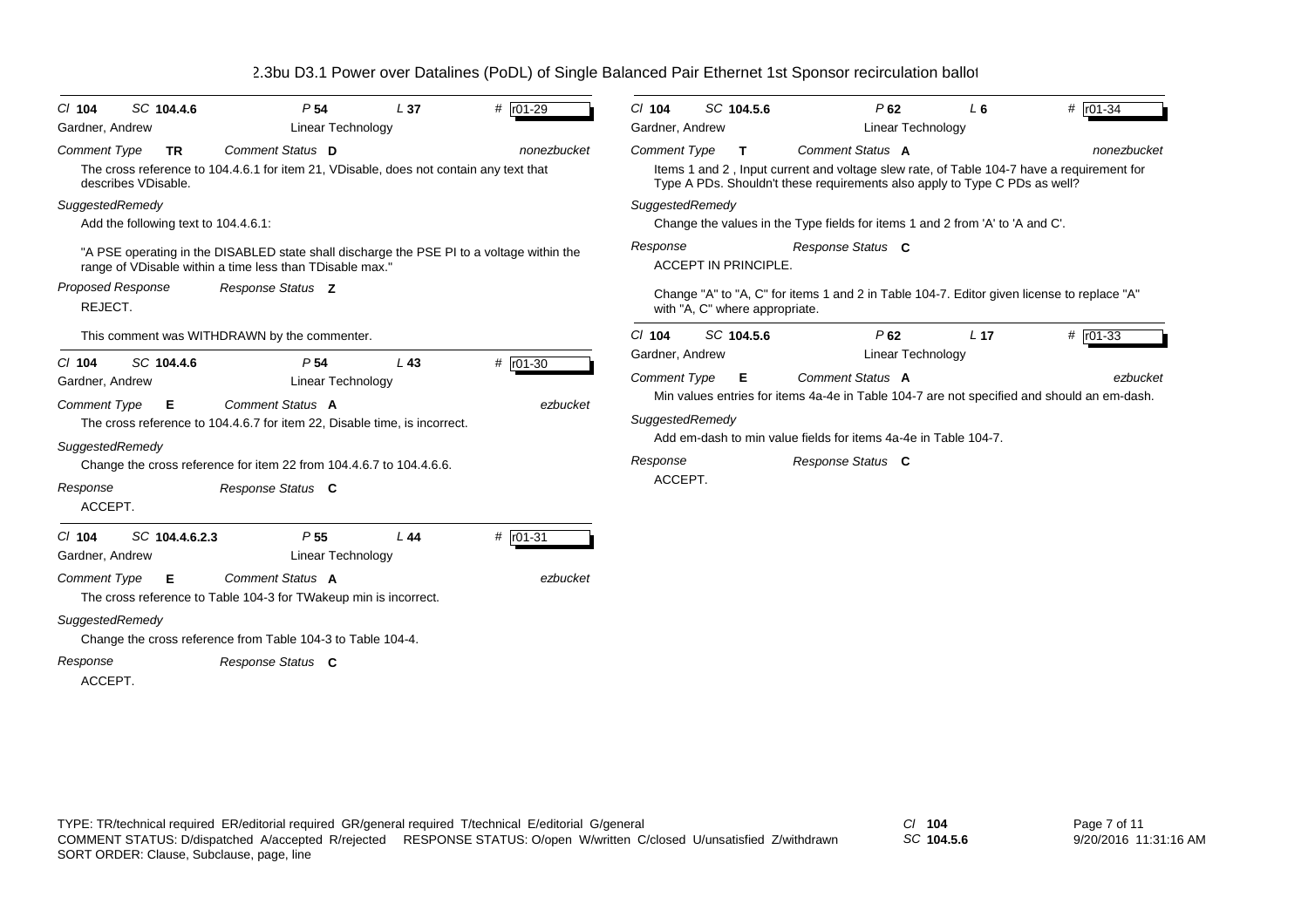| SC 104.5.6<br>$CI$ 104                                              | P62                                                                                                                                                       | $L$ 41 | # $r01-39$  | $Cl$ 104                                                                                                    | SC 104.5.6                  | $P$ 62                                                                                                                                                                                  | $L$ 41          | # r01-43     |  |
|---------------------------------------------------------------------|-----------------------------------------------------------------------------------------------------------------------------------------------------------|--------|-------------|-------------------------------------------------------------------------------------------------------------|-----------------------------|-----------------------------------------------------------------------------------------------------------------------------------------------------------------------------------------|-----------------|--------------|--|
| Gardner, Andrew                                                     | <b>Linear Technology</b>                                                                                                                                  |        |             | Gardner, Andrew                                                                                             |                             | <b>Linear Technology</b>                                                                                                                                                                |                 |              |  |
| <b>Comment Type</b><br>$\mathbf{T}$                                 | Comment Status A                                                                                                                                          |        | nonezbucket | <b>Comment Type</b>                                                                                         | <b>TR</b>                   | Comment Status D                                                                                                                                                                        |                 | nonezbucket  |  |
|                                                                     | The requirement for CIN in Table 104-7 should also apply during the DISCONNECT and<br>PD SLEEP states in order for the PSE inrush timing to be satisfied. |        |             |                                                                                                             |                             | Given the new PSE detection criteria in Table 104-3 and the definition of a valid PD with a<br>bad high signature, the absence of a minimum PD input capacitance value during detection |                 |              |  |
| SuggestedRemedy                                                     |                                                                                                                                                           |        |             |                                                                                                             |                             | in Table 104-5 or 104-7 may be problematic for PSE implementers.                                                                                                                        |                 |              |  |
| Replace " Input Capacitance during                                  |                                                                                                                                                           |        |             | SuggestedRemedy                                                                                             |                             |                                                                                                                                                                                         |                 |              |  |
| DO_DETECTION, MDI_POWER1, and<br>FALSE" for item 6a in Table 104-7. | MDI_POWER_DELAY states" with "Input capacitance when MDI_power_enabled =                                                                                  |        |             | A complete remedy will be proposed in presentation gardner_3bu_01_0916.pdf at the<br>meeting in Fort Worth. |                             |                                                                                                                                                                                         |                 |              |  |
|                                                                     |                                                                                                                                                           |        |             |                                                                                                             | <b>Proposed Response</b>    | Response Status Z                                                                                                                                                                       |                 |              |  |
| Response                                                            | Response Status C                                                                                                                                         |        |             | REJECT.                                                                                                     |                             |                                                                                                                                                                                         |                 |              |  |
| <b>ACCEPT IN PRINCIPLE.</b>                                         | Per Task Force discussion, since the max energy delivered during detection is lsc                                                                         |        |             |                                                                                                             |                             | This comment was WITHDRAWN by the commenter.                                                                                                                                            |                 |              |  |
|                                                                     | max*VOC*Tdet max = $24mA*5.5V*3.11ms$ = $410.52uJ$ , this would make an appropriate                                                                       |        |             | $Cl$ 104                                                                                                    | SC 104.5.6                  | P63                                                                                                                                                                                     | $L_6$           | $#$ $r01-35$ |  |
| limit for the PD discharge energy.                                  |                                                                                                                                                           |        |             | Gardner, Andrew                                                                                             |                             | <b>Linear Technology</b>                                                                                                                                                                |                 |              |  |
|                                                                     | Editor to add new PD subclause shown below and increment subsequent subclauses as                                                                         |        |             | <b>Comment Type</b>                                                                                         | <b>TR</b>                   | Comment Status A                                                                                                                                                                        |                 | nonezbucket  |  |
| needed:                                                             |                                                                                                                                                           |        |             |                                                                                                             |                             | The max value of VSleep_PD is 3.45V which is less than the VSleep max value of 3.575V<br>for a PSE in Table 104-4. Shouldn't the max values be the same?                                |                 |              |  |
| "104.5.6.1 PD Discharge                                             |                                                                                                                                                           |        |             | SuggestedRemedy                                                                                             |                             |                                                                                                                                                                                         |                 |              |  |
|                                                                     | At a delay of Toff max after PD disconnection from the PSE, a PD shall not source greater                                                                 |        |             | Change the max value for VSIeep PD in Table 104-7 from 3.45V to 3.575V.<br>Response<br>Response Status C    |                             |                                                                                                                                                                                         |                 |              |  |
|                                                                     | than 410uJ out of its PI until the VPD drops below Vsleep max."                                                                                           |        |             |                                                                                                             |                             |                                                                                                                                                                                         |                 |              |  |
| Editor to add new PICS PD10                                         |                                                                                                                                                           |        |             | ACCEPT.                                                                                                     |                             |                                                                                                                                                                                         |                 |              |  |
|                                                                     |                                                                                                                                                           |        |             |                                                                                                             |                             |                                                                                                                                                                                         |                 |              |  |
|                                                                     | "PD 10, PD Discharge, 104.5.6.1, At a delay of Toff max after PD disconnection from the                                                                   |        |             | $Cl$ 104                                                                                                    | SC 104.5.6.1                | P61                                                                                                                                                                                     | L <sub>50</sub> | $# 101-32$   |  |
| max, M, Yes[]"                                                      | PSE, a PD shall not source greater than 410uJ out of its PI until VPD drops below Vsleep                                                                  |        |             | Gardner, Andrew                                                                                             |                             | <b>Linear Technology</b>                                                                                                                                                                |                 |              |  |
|                                                                     |                                                                                                                                                           |        |             | <b>Comment Type</b>                                                                                         | Е                           | Comment Status A                                                                                                                                                                        |                 | ezbucket     |  |
|                                                                     | Editor to increment subsequent PD PICS.                                                                                                                   |        |             | 104.5.6.                                                                                                    |                             | Clause 104.5.6.1 text is split before and after Table 104-7, but Table 104-7 is part of                                                                                                 |                 |              |  |
|                                                                     | Editor given license to make additional changes as appropriate.                                                                                           |        |             | SuggestedRemedy                                                                                             |                             |                                                                                                                                                                                         |                 |              |  |
|                                                                     |                                                                                                                                                           |        |             |                                                                                                             |                             | Move the start of 104.5.6.1 after Table 104-7.                                                                                                                                          |                 |              |  |
|                                                                     |                                                                                                                                                           |        |             | Response                                                                                                    |                             | Response Status C                                                                                                                                                                       |                 |              |  |
|                                                                     |                                                                                                                                                           |        |             |                                                                                                             | <b>ACCEPT IN PRINCIPLE.</b> |                                                                                                                                                                                         |                 |              |  |
|                                                                     |                                                                                                                                                           |        |             |                                                                                                             |                             | Editor given editorial license to implement suggested remedy.                                                                                                                           |                 |              |  |
|                                                                     |                                                                                                                                                           |        |             |                                                                                                             |                             |                                                                                                                                                                                         |                 |              |  |

*SC* **104.5.6.1**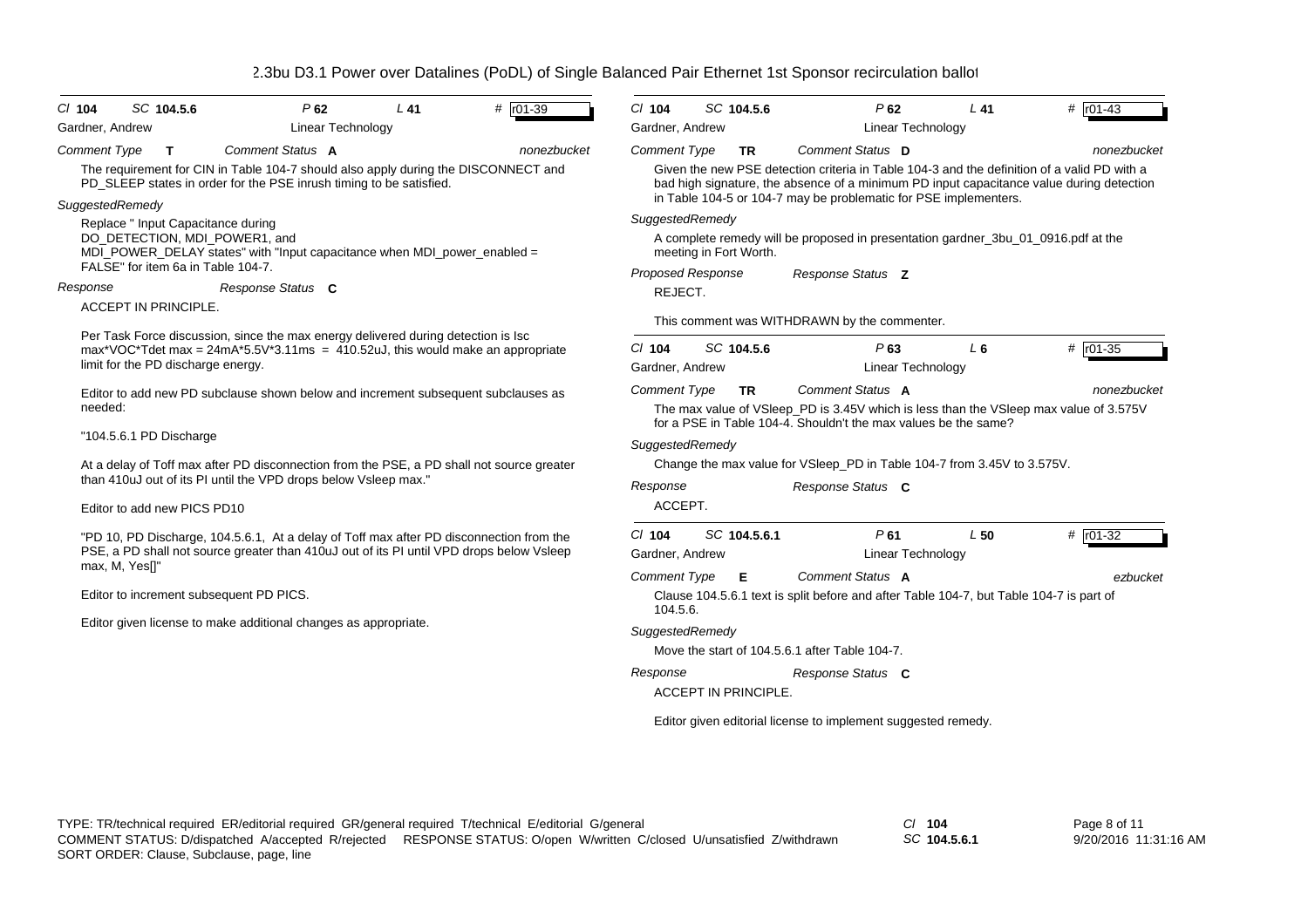| $Cl$ 104<br>Gardner, Andrew | SC 104.5.6.5                                                                                                                                                                                                                                                                                 | $P$ 44<br><b>Linear Technology</b>                                                                                                                                       | L <sub>18</sub> | # $r01-17$  | $CI$ 104<br>Gardner, Andrew                                                                                                     | SC 104.8.1                                                                                                                                                                                                                    | P <sub>71</sub><br><b>Linear Technology</b>                                                                                                                                                             | L <sub>6</sub> | # $r01-36$  |  |  |  |
|-----------------------------|----------------------------------------------------------------------------------------------------------------------------------------------------------------------------------------------------------------------------------------------------------------------------------------------|--------------------------------------------------------------------------------------------------------------------------------------------------------------------------|-----------------|-------------|---------------------------------------------------------------------------------------------------------------------------------|-------------------------------------------------------------------------------------------------------------------------------------------------------------------------------------------------------------------------------|---------------------------------------------------------------------------------------------------------------------------------------------------------------------------------------------------------|----------------|-------------|--|--|--|
| Comment Type                | <b>TR</b>                                                                                                                                                                                                                                                                                    | Comment Status A<br>PPD is used inconsistently. PPD is maximum power in most places. "over the range of<br>PPD" specifies it as the actual value, as does equation 104-4 |                 | nonezbucket | <b>Comment Type</b>                                                                                                             | <b>TR</b>                                                                                                                                                                                                                     | Comment Status A<br>ISO 26262 is intended to be applied to electrical or electronic systems in "series production"<br>cars" with a maximum gross weight of 3500 kg, but the text in 104.8.1 states "All |                | nonezbucket |  |  |  |
| SuggestedRemedy             |                                                                                                                                                                                                                                                                                              | Replace PPD with PPD(max) in most places, except where it says "over the range of<br>PPD", and in 104.5.6.5 including equation 104-4.                                    |                 |             | equipment subject to this clause and intended for motor vehicle applications shall conform<br>to ISO 26262."<br>SuggestedRemedy |                                                                                                                                                                                                                               |                                                                                                                                                                                                         |                |             |  |  |  |
| Response                    |                                                                                                                                                                                                                                                                                              | Response Status C                                                                                                                                                        |                 |             |                                                                                                                                 | Change the text in 104.8.1 from:                                                                                                                                                                                              |                                                                                                                                                                                                         |                |             |  |  |  |
|                             | <b>ACCEPT IN PRINCIPLE.</b>                                                                                                                                                                                                                                                                  |                                                                                                                                                                          |                 |             | "All equipment subject to this clause and intended for motor vehicle applications shall<br>conform to ISO 26262."               |                                                                                                                                                                                                                               |                                                                                                                                                                                                         |                |             |  |  |  |
|                             | Example: Change PPD in 104.5.6.4 on page 64 line 41 to PPD (max).<br>Editor given license to search draft for any other instances where PPD should be replaced<br>with PPD (max) or vice versa.<br>Editor's note:<br>PPD changed to PPD(max) in 104.5.6.5<br>PPD changed to PPD(max) in PD23 |                                                                                                                                                                          |                 |             |                                                                                                                                 | to:<br>"All equipment subject to this clause and intended for motor vehicle applications shall<br>conform to ISO 26262 if required by the given application."<br>Response<br>Response Status C<br><b>ACCEPT IN PRINCIPLE.</b> |                                                                                                                                                                                                         |                |             |  |  |  |
| $Cl$ 104<br>Dove, Daniel    | SC 104.7.1.3                                                                                                                                                                                                                                                                                 | P68<br><b>Linear Technology</b>                                                                                                                                          | L <sub>4</sub>  | # r01-13    | Replace                                                                                                                         |                                                                                                                                                                                                                               |                                                                                                                                                                                                         |                |             |  |  |  |
| Comment Type<br>Typo        | Е                                                                                                                                                                                                                                                                                            | Comment Status A                                                                                                                                                         |                 | ezbucket    |                                                                                                                                 | conform to ISO 26262."                                                                                                                                                                                                        | "All equipment subject to this clause and intended for motor vehicle applications shall                                                                                                                 |                |             |  |  |  |
| SuggestedRemedy             |                                                                                                                                                                                                                                                                                              |                                                                                                                                                                          |                 |             | with                                                                                                                            |                                                                                                                                                                                                                               |                                                                                                                                                                                                         |                |             |  |  |  |
| Response                    |                                                                                                                                                                                                                                                                                              | Replace "PI-as" with "PI- as"; ie; insert a space between "PI-" and the word "as".<br>Response Status C                                                                  |                 |             |                                                                                                                                 | requirements, refer to ISO 26262."                                                                                                                                                                                            | "For automotive applications, systems described in this clause may be subject to additional                                                                                                             |                |             |  |  |  |
| ACCEPT.                     |                                                                                                                                                                                                                                                                                              |                                                                                                                                                                          |                 |             |                                                                                                                                 |                                                                                                                                                                                                                               | Move the last sentence of 104.8.1 to the first paragraph to read as                                                                                                                                     |                |             |  |  |  |
|                             |                                                                                                                                                                                                                                                                                              |                                                                                                                                                                          |                 |             |                                                                                                                                 |                                                                                                                                                                                                                               | "All equipment subject to this clause shall conform to IEC 60950-1. In particular, the PSE<br>shall be classified as a Limited Power Source in accordance with IEC 60950-1."                            |                |             |  |  |  |
|                             |                                                                                                                                                                                                                                                                                              |                                                                                                                                                                          |                 |             |                                                                                                                                 |                                                                                                                                                                                                                               | Delete ENV2 and renumber subsequent ENV PICS.                                                                                                                                                           |                |             |  |  |  |

*SC* **104.8.1**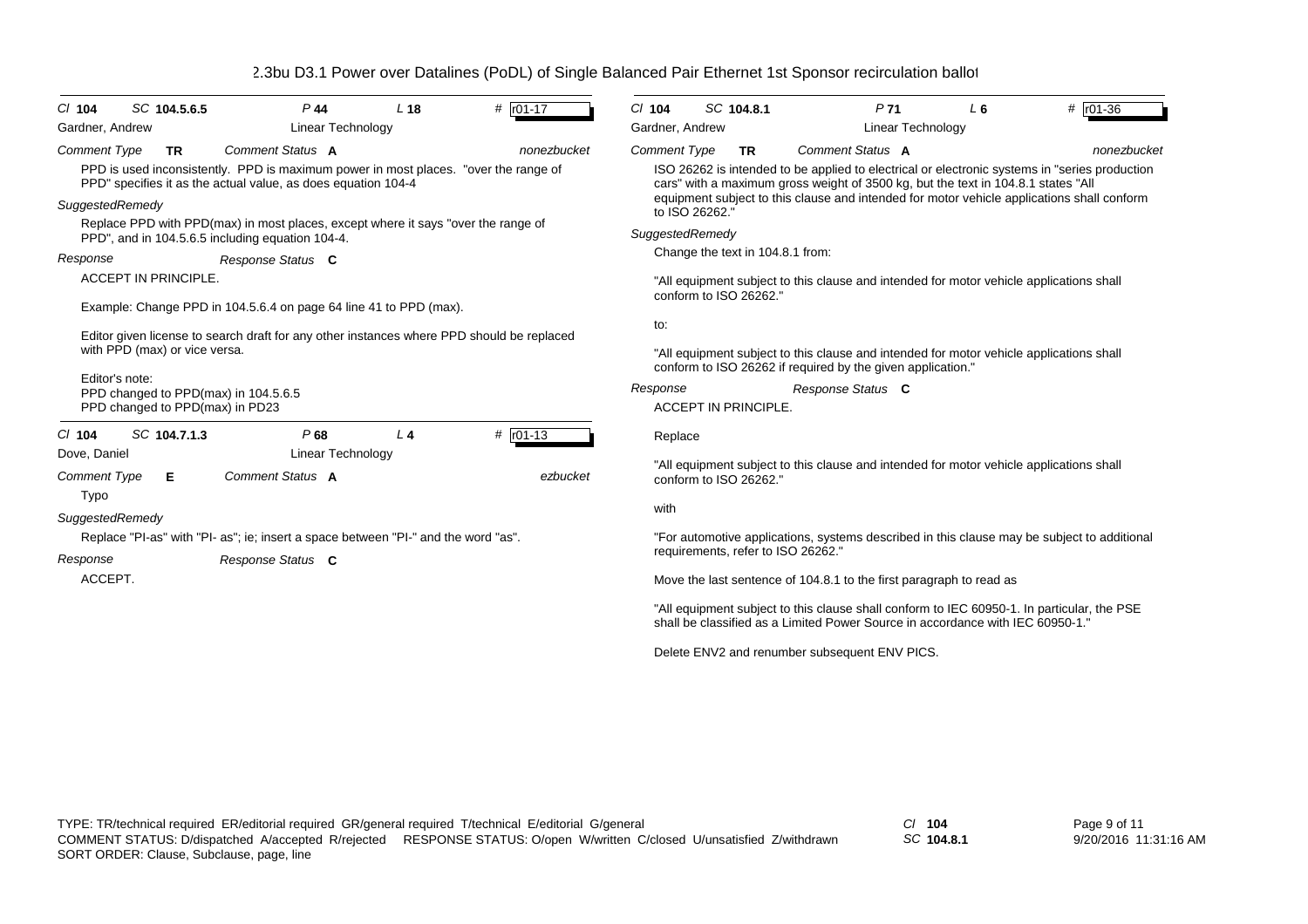| SC 104.8.5<br>$CI$ 104<br>Anslow, Peter                                                                                 | P <sub>72</sub><br>L <sub>15</sub><br>Ciena Corporation                                                                                                                                                                                                                                                                       | # $r01-6$           | SC 104.8.5<br>$Cl$ 104<br>Gardner, Andrew                                                                                                                                                                                                                         | P <sub>72</sub><br>Linear Technology                                                                                            | # r01-37<br>L20                                                                         |  |  |  |
|-------------------------------------------------------------------------------------------------------------------------|-------------------------------------------------------------------------------------------------------------------------------------------------------------------------------------------------------------------------------------------------------------------------------------------------------------------------------|---------------------|-------------------------------------------------------------------------------------------------------------------------------------------------------------------------------------------------------------------------------------------------------------------|---------------------------------------------------------------------------------------------------------------------------------|-----------------------------------------------------------------------------------------|--|--|--|
| <b>Comment Type</b><br>Е<br>not split across lines.<br>SuggestedRemedy<br>Response<br>ACCEPT.<br>SC 104.8.5<br>$Cl$ 104 | Comment Status A<br>"a 100 source resistance" should be "a 100 omega source resistance" and 56 Vdc should<br>change "a 100 source resistance" to "a 100 omega source resistance" [where "omega" is a<br>capital omega] and make the space in 56 Vdc non-breaking (Ctrl-space).<br>Response Status C<br>P <sub>72</sub><br>L20 | ezbucket<br># r01-7 | Comment Status D<br><b>Comment Type</b><br>Е<br>ezbucket<br>Typo in last paragraph of 104.8.5.<br>SuggestedRemedy<br>Change text in 104.8.5 from:<br>"shall not result preclude "<br>to:<br>"shall not preclude"<br><b>Proposed Response</b><br>Response Status Z |                                                                                                                                 |                                                                                         |  |  |  |
| Anslow, Peter<br><b>Comment Type</b><br>Е                                                                               | Ciena Corporation<br>Comment Status A                                                                                                                                                                                                                                                                                         | ezbucket            | REJECT.                                                                                                                                                                                                                                                           |                                                                                                                                 |                                                                                         |  |  |  |
|                                                                                                                         | "shall not result preclude conformance" doesn't make sense.<br>104.8.1 and 104.8.2 should be cross-references.                                                                                                                                                                                                                |                     |                                                                                                                                                                                                                                                                   | This comment was WITHDRAWN by the commenter.                                                                                    |                                                                                         |  |  |  |
| SuggestedRemedy<br>Make 104.8.1 and 104.8.2 cross-references.<br>Response                                               | Change "shall not result preclude conformance" to "shall not result in non-conformance"<br>Response Status C                                                                                                                                                                                                                  |                     | SC 104.9.3<br>$Cl$ 104<br>P74<br># $r01-14$<br>L <sub>16</sub><br>Dove, Daniel<br>Linear Technology<br>Comment Status A<br><b>Comment Type</b><br><b>TR</b><br>nonezbucket                                                                                        |                                                                                                                                 |                                                                                         |  |  |  |
| ACCEPT IN PRINCIPLE.<br>references.                                                                                     | Change "shall not result" to "shall not preclude". Make 104.8.1 and 104.8.2 cross-                                                                                                                                                                                                                                            |                     | SuggestedRemedy<br>P802.3bu Task Force)                                                                                                                                                                                                                           | A number of issues are found in the PICs section<br>Incorporate changes recommended in dove_3bu_01_0916.pdf (to be submitted to |                                                                                         |  |  |  |
| Change ENV4 Value/Comment to read                                                                                       | "Shall not preclude conformance with 104.8.1 and 104.8.2."                                                                                                                                                                                                                                                                    |                     | Response<br><b>ACCEPT IN PRINCIPLE</b><br>editorial license.                                                                                                                                                                                                      | Response Status C                                                                                                               | Adopt slides 7-13 of http://www.ieee802.org/3/bu/public/sep16/dove_3bu_01_0916.pdf with |  |  |  |

*SC* **104.9.3**